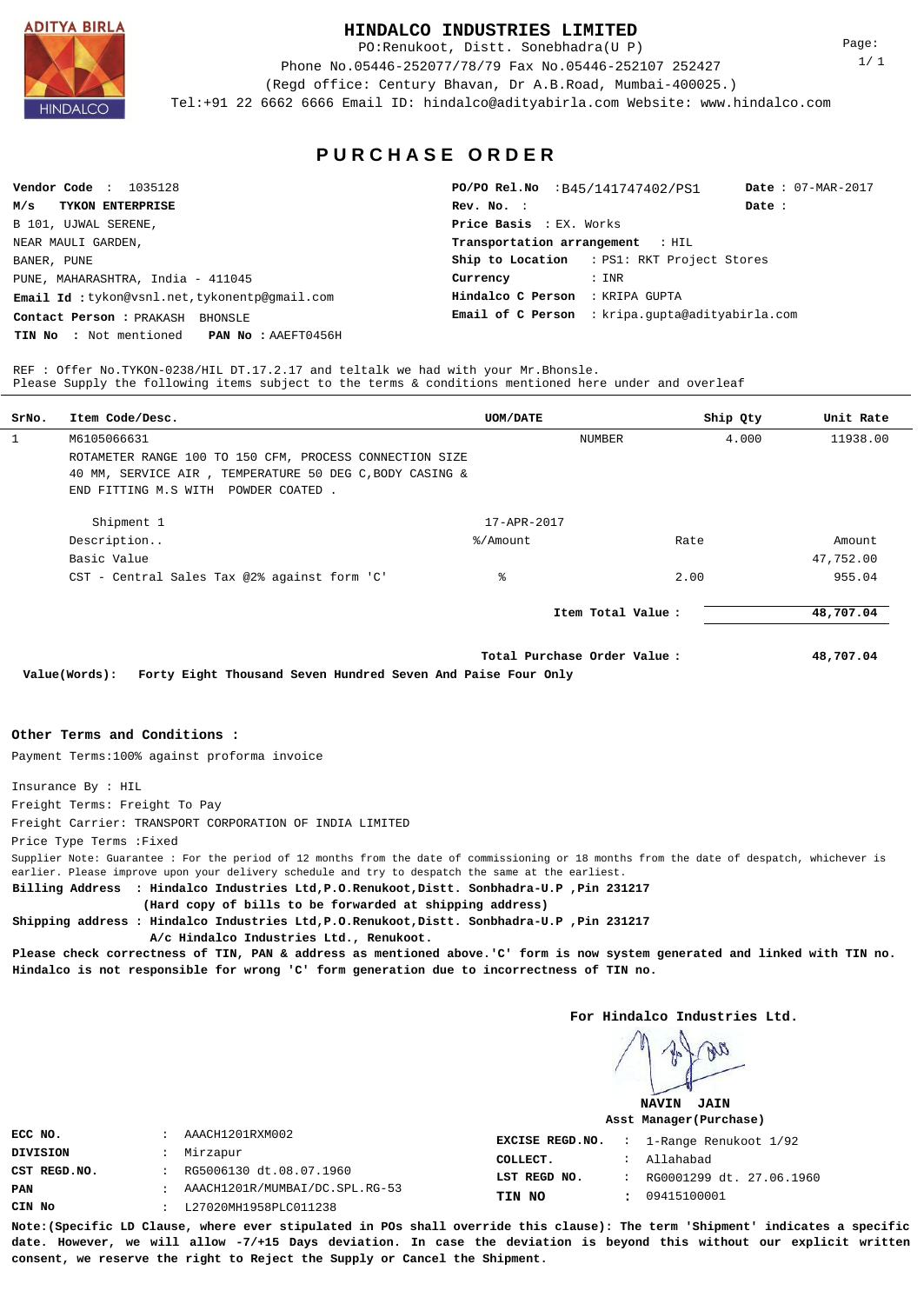# **GENERAL TERMS & CONDITIONS - INDIGENOUS**

# **1. Price:**

The price mentioned in the Purchase Order is firm and fixed till the delivery of entire material, and is not subject to any price escalation on any ground unless explicitly mentioned in the order.

# **2. Excise Duty &Cess and other taxes:**

Excise Duty and other taxes for the items mentioned in the above LOI / PO shall be paid extra at actual as per prevailing rate at the time of dispatch. Invoice must contain all the relevant information required under Central Excise Rules/Cenvat/Sales Tax/UP VAT for enabling HINDALCO to get CENVAT credit. Any loss of Cenvat / Vat Credit due to wrong documentation will be to supplier's account and recovered from the payment for supply made.

# **3. Completion Period:**

#### **Supply :**

Delivery schedule must be strictly followed. If the materials are not delivered strictly within the stipulated time, we reserve the right not to accept the material and/or levy Liquidated Damages as specified in the Purchase Order. Partial dispatches are not allowed unless authorized explicitly in writing by us.

# **4. Transportation and Transit Insurance:**

The entire material shall be dispatched by road through the authorized transporter of HINDALCO as mentioned in the PO. In case dispatches are made through any other means or any other transporter, the extra expenses incurred by Hindalco, if any will be realized from the supplier

Transit Insurance from point of loading to point of discharge will be covered by HINDALCO unless otherwise agreed. The supplier has to inform HINDALCO about the dispatch particulars by Fax/e- mail addressed to Head-Purchase.

# **5. Dispatch Documents:**

Bill(s) / Document(s) (one in Original + one set in duplicate) should be sent along with challan and LR/WB/RR to Head (Procurement Accounts) and Head-Purchase respectively. Bills / Challans should contain all relevant information like Vendor Code, Order No., Item Code, etc., as given in the PO besides supplier's ECC & TIN.

The dispatch documents should consist of the following:

- a) Invoice giving details of Excise Duty paid to enable claim CENVAT.
- b) Packing list
- c) Test/Inspection report
- d) Material Test Certificate
- e) Original consignee copy of LR
- f) Warranty / Guarantee certificate.

# **6. Guarantee & Warranty clause:**

The entire materials/equipments supplied by you shall be in strict conformity with the specifications and data mentioned in the LOI / PO. It should be free from any defects arising out of poor design, workmanship, inferior material or all the items. The entire material/equipments shall be under guarantee for a period of 12 months from the date of commissioning or 18 months from the date of supply, whichever is earlier. In case of any defects attributable to design, material, manufacturing and workmanship arises after commissioning of the equipment and is not found to perform within the guarantee period, the seller shall replace such defective portion or part free inclusive of all costs such repair/replacement shall be carried out without loss of time. Any spares that may be required during the guarantee period (except consumable spares) shall be supplied free of charge. In case higher Guarantee Period has been agreed upon, the same will prevail

In case the equipment /spares do not perform for the ratings specified, then the supplier will be allowed to rectify the defect. Even after making efforts to rectify the defect within reasonable time (mutually agreed), then HINDALCO will have the option to reject & return the equipment/spares against reimbursement of all payments made to supplier.

# **7. Inspection and Testing before dispatch:**

HINDALCO has the right to witness the necessary inspection and testing of all equipment/materials mentioned in the PO during and after manufacture and before dispatch, to ensure seller's compliance with the specifications mentioned in the LOI / PO and the standards according to which seller has produced.

The authorized representative of HINDALCO shall have at all reasonable times right to visit manufacturer/his sub-vendor Works to witness inspection and testing of the equipment / materials. However, HINDALCO reserves the right to arrange third party inspection at HINDALCO's cost, unless otherwise agreed.

The supplier has to inform at least 02 weeks in advance before the dispatches are made about the readiness and to arrange inspection. Inspection / approval by HINDALCO does not absolve supplier's responsibility as per the terms of LOI / PO.

8. Final inspection will be done at our plant (unless otherwise specified in the PO). Payment will be made for actual weight or quantity accepted by us. Our measurements/inspection shall be final and binding. Rejected material will be returned by us at supplier's risk and cost (including to and fro transportation cost). Unless specifically advised by supplier regarding mode of return of rejection, HINDALCO will be free to choose any means for return of rejected goods. Supplier will intimate well in advance the methodology of documentation to be done specially in case of excisable goods and